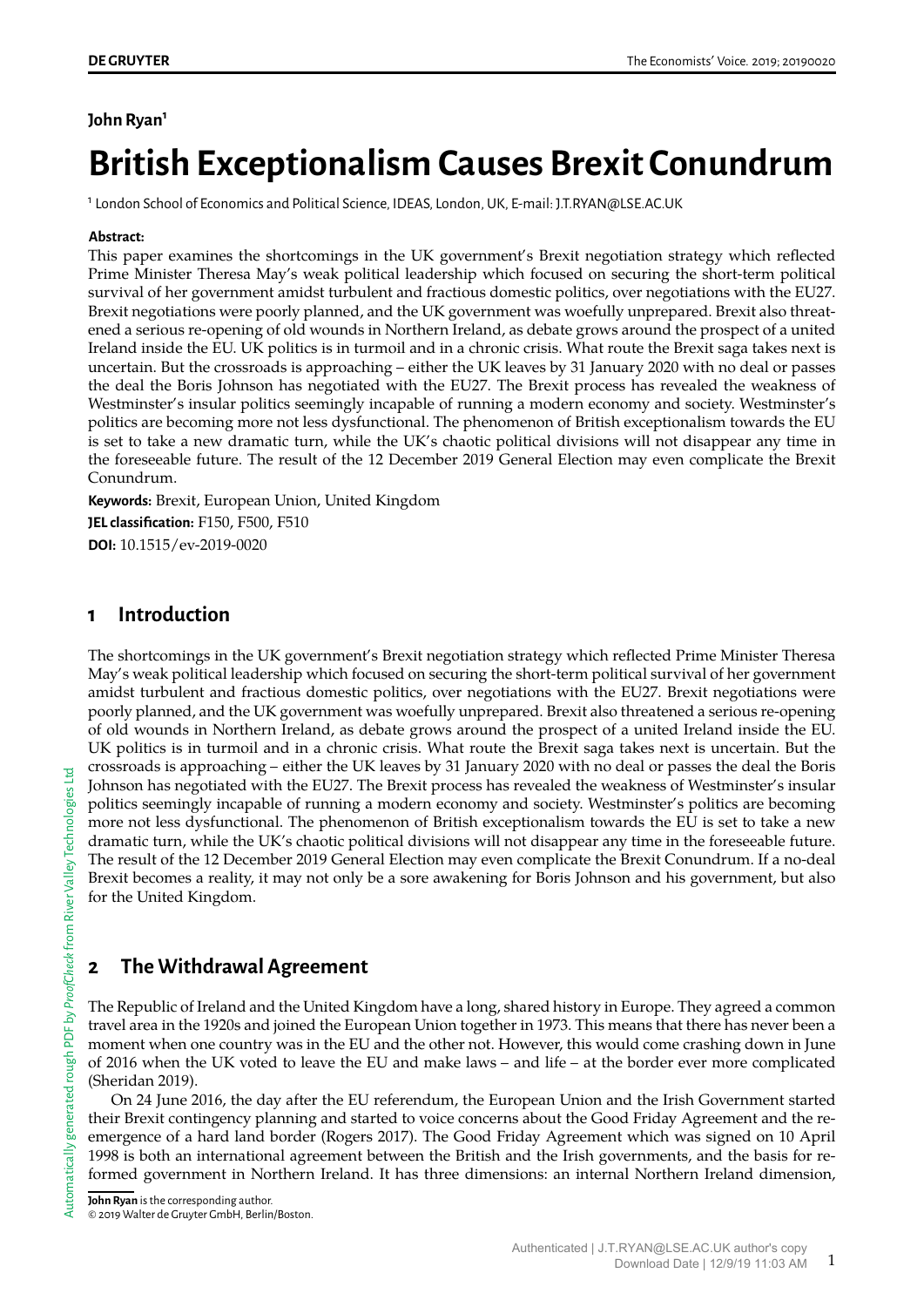providing for a Northern Ireland government based on power-sharing between nationalists and unionists; a North-South dimension, establishing mechanisms for greater co-operation between Ireland and Northern Ireland; and an East-West dimension, with mechanisms facilitating relations between Ireland and the various parts of the United Kingdom. Addressing the three sets of relationships was the basis for the peace process, and rights were one of the central instruments for achieving this. If left unresolved, this issue would bring back the checkpoints of the past for trade and travel, and many feared it would bring back the violence of the past too.

It was for this reason that the Irish Prime Minister (Taoiseach) Enda Kenny visited the UK prime minister in July 2016, the month that Theresa May took office, to secure a public assurance that there would be no return to hard borders. As Kenny did so, the EU threw its weight behind Ireland as well and announced that the border issue would need to be resolved if the UK wanted to leave with a deal. (O'Rourke 2018)

In December 2017, May was suggesting that she would sign up to 'regulatory alignment' between Northern Ireland and the Irish Republic, which would successfully avert a hard border. However, the Irish government was reluctant to trust her. Decades of negotiations with the British government over Northern Ireland had taught the Irish that the UK frequently fails to deliver on its promises.

The most fraught negotiations were over the UK's border with Ireland. The EU27 were firm that there would be no hard border on the island of Ireland, and the UK government agreed, but this was hard to square with the UK government's determination to leave the EU Customs Union and Single Market, which implied new border checks. In August 2017 the UK tabled a proposal for a UK-EU customs partnership arrangement under which both parties could have different external tariffs and rules of origin and yet have frictionless trade between them (HM Government 2017d).

A no-deal Brexit (Walker and Elgot 2019) and the threats to the Good Friday agreement (McDonald 2019) would force the people of Northern Ireland to consider a border poll and the possibility of a United Ireland (Whysall 2019). One possibility might be a border poll in Northern Ireland concurrent with a constitutional referendum in the south. The interim constitutional arrangements would preserve the *status quo* within Northern Ireland as much as possible, continuing both devolution and compulsory power-sharing but swapping the roles played by Dublin and London. The political dynamics unleashed by Brexit may make a border poll inevitable. The Republic of Ireland referendum would redefine the national territory to include Northern Ireland but would then also prescribe (a) interim constitutional arrangements and (b) a set of more extensive constitutional changes that would apply five years later in default of (c) a new constitution being enacted by plebiscite on an all-island basis. Planning for a possible vote for a United Ireland in both jurisdictions needs to be enacted (Doyle 2019). Based on their early actions, the European Union (European Commission 2019) and the Irish government (Government of Ireland 2019) have fully developed Brexit contingency plans in place.

## **3 Prime Minister May Brexit Strategy Fails**

#### **3.1 Preparing to Negotiate and a General Election**

On July 11, 2016, the Conservative Party chose Theresa May to replace David Cameron. Subsequently, Prime Minister Theresa May's record on Brexit revealed a high degree of opportunism, a certain skill in calculating domestic political odds, and a willingness to risk the economic well-being of the British people for the shortterm political self-interest and for the interest of her party (Shipman 2016).

Before the June 2016 referendum, at a meeting in London with executives of Goldman Sachs, Theresa May explained with clarity and force why it would be economic folly for Britain to leave the EU. In a crucial passage of her speech she said: "I think the economic arguments are clear. I think being part of a 500 million trading bloc is significant for us, I think … that a lot of people will invest here in the UK because it is the UK in Europe (Clarke, Goodwin, and Whiteley 2017). If we were not in Europe … there would be firms and companies who would be looking to say, do they need to develop a mainland Europe presence rather than a UK presence? So, I think there are definite benefits for us in economic terms" (Hopkins and Mason 2016).

May began her premiership with a simple – if enigmatic – definition of leaving the EU: "Brexit means Brexit" (Mctague 2019b). By the time of her first Tory Party conference as prime minister in October 2016, she had clarified her position. Brexit meant controlling immigration from the EU, shrugging off the jurisdiction of EU courts and regaining the ability to strike independent trade deals.

"We are not leaving the European Union only to give up control of immigration all over again," she said, to the ovation of Tory members. "And we are not leaving only to return to the jurisdiction of the European Court of Justice. That's not going to happen. We are leaving to become, once more, a fully sovereign and independent country" (BBC News 2018f).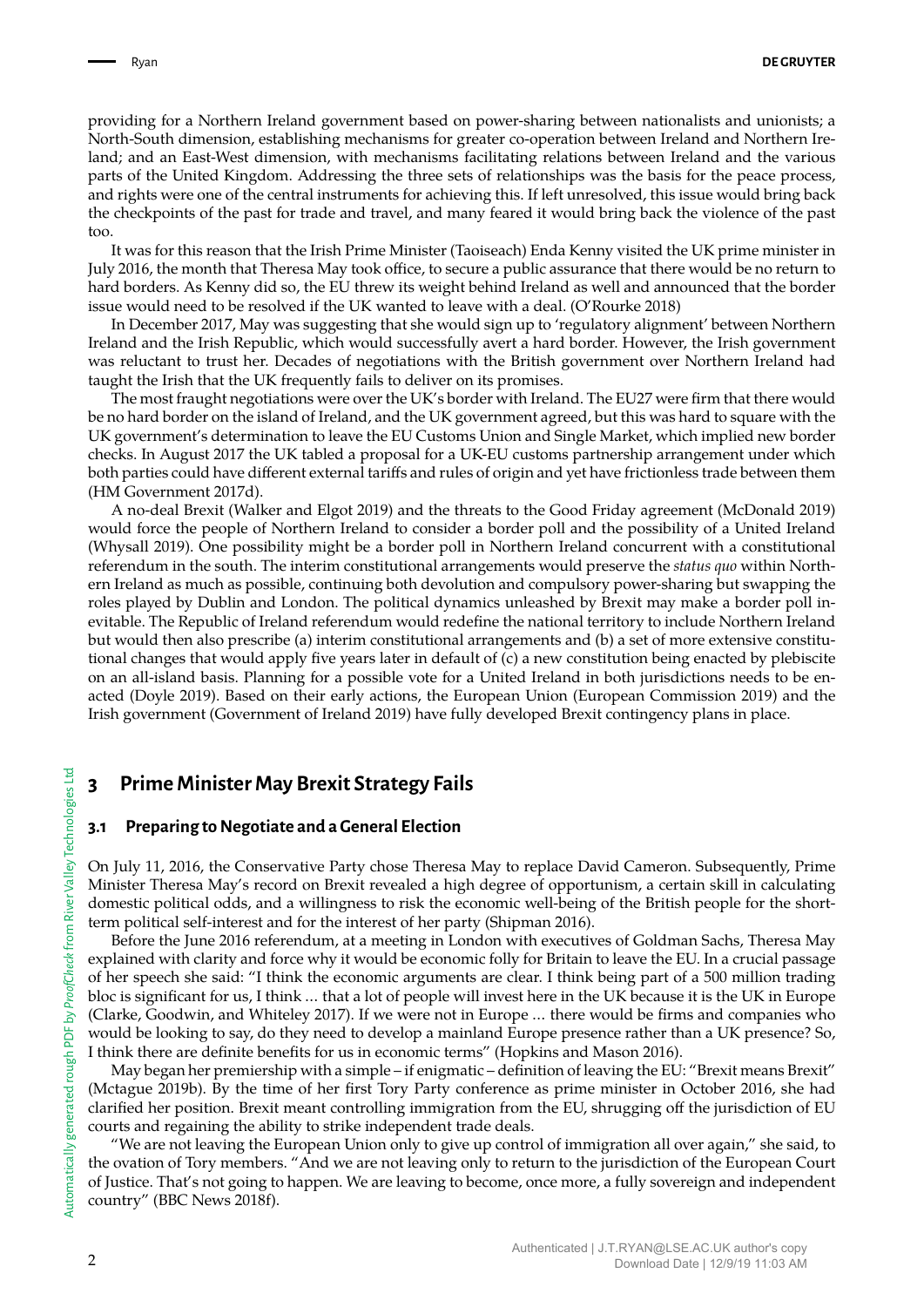#### **DE GRUYTER** Ryan

She made that speech without having thought through the consequences; no official could read it in advance (later she added no customs union to her list of red lines). In her speech Theresa May also promised to trigger Article 50 no later than the end of March 2017.

The stage looked set for the UK leaving the EU Customs Union and Single Market and negotiating a deal that would result in an arms-length relationship with the rest of the EU, based on a free trade agreement. May's government made strategic and tactical errors in the conduct of the negotiations. In that speech the prime minister was trying to curry favour with Tory Eurosceptics, especially when she said that "if you believe you are a citizen of the world, you are a citizen of nowhere – you don't understand what citizenship means" (The Independent 2016).

In a second speech at Lancaster House in London on 17 January 2017, Prime Minister May announced that the UK would indeed be leaving the single market and the EU Customs Union, which regulates the EU's trade in goods. This left her with little room for manoeuvre. In what would become a familiar refrain, she said: "No deal for Britain is better than a bad deal for Britain" (May 2017).

In February 2017 the UK government produced a paper which started to grapple with the question of the border with Northern Ireland, which became a central sticking point in the later negotiations. The White Paper recognised the need to 'find a practical solution that keeps the border as seamless and frictionless as possible, recognising the unique economic, social, and political context' (HM Government 2017f). The Article 50 letter stated that the UK wanted to 'avoid a return to a hard border'. Yet this objective was hard to reconcile with the UK's stated ambition of leaving the Single Market and Customs Union, both of which implied the introduction of physical checks at the border between Northern Ireland and the Republic of Ireland (Jones and Miller 2019).

The UK government 'triggered' Article 50 of the Treaty of the European Union in March 2017, thereby starting the clock on a two-year period within which to agree the terms of the UK's exit. The timing of the Article 50 letter triggering the withdrawal process was a tactical error because May had no plan for Brexit. And once the letter was sent, the clock started to tick: the UK would automatically leave on 29 March 2019, with or without a deal. This put the EU in a very strong position. Thus, even before any engagement with the EU, it was not clear how the UK could reconcile contradictions and ambiguities within parties, parliament and across the country and how it would generate a coherent negotiating position. This was a major flaw in the UK strategy and led the UK to table unrealistic negotiating proposals, including a proposal for the UK to have a customs arrangement with the EU that would ensure frictionless trade and avoid a hard border with Ireland, while also leaving the EU Customs Union in order to have a fully sovereign trade policy.

In the run up to formal negotiations with the European Union, Theresa May decided to call a snap general election in June 2017 in a bid to strengthen her negotiating hand. Her government was operating with a waferthin majority of only 12 MPs in Parliament and the prime minister was concerned that such a slim majority would enable opposition parties to frustrate the Brexit negotiations. Opinion polls showed the Conservative Party had a twenty-point lead over Jeremy Corbyn's Labour Party (Payne 2017) and May saw an opportunity to win a much larger majority and greater control over Parliament.

This move backfired spectacularly as Theresa May lost her Parliamentary majority altogether. The Prime Minister campaigned badly, on a manifesto that failed to win public support.

Meanwhile Jeremy Corbyn ran an effective grassroots campaign. The Conservative Party suffered a net loss of 13 seats, producing a hung Parliament. In order to secure a working majority in Parliament, Theresa May entered into an alliance with the 10 MPs from the socially conservative Democratic Unionist Party (DUP) of Northern Ireland who supported a 'hard' Brexit. Formal negotiations between the UK and EU27 began in July 2017, a year after the UK's EU referendum.

#### **3.2 The UK Stumbles From Chequer**'**s to a EU Deal**

The most fraught negotiations were over the UK's border with Ireland. The EU27 were firm that there would be no hard border on the island of Ireland, and the UK government agreed, but this was hard to square with the UK government's determination to leave the EU Customs Union and Single Market, which implied new border checks. In August 2017 the UK tabled a proposal for a UK-EU customs partnership arrangement under which both parties could have different external tariffs and rules of origin and yet have frictionless trade between them (HM Government 2017e).

Under the UK's proposal, the UK would essentially implement two parallel systems at its borders. For goods coming into the UK that were destined for the EU27, the UK would act as an agent on behalf of the EU, levying EU tariffs and checking products met EU standards. For goods destined for sale in the UK, it would levy UK tariffs and check products met UK standards. The UK government acknowledged this would need a 'robust enforcement mechanism' and the tracking of goods to ensure that they reached their intended destination. (HM Government 2017e) The UK negotiators proposed also measures to streamline customs procedures, the use of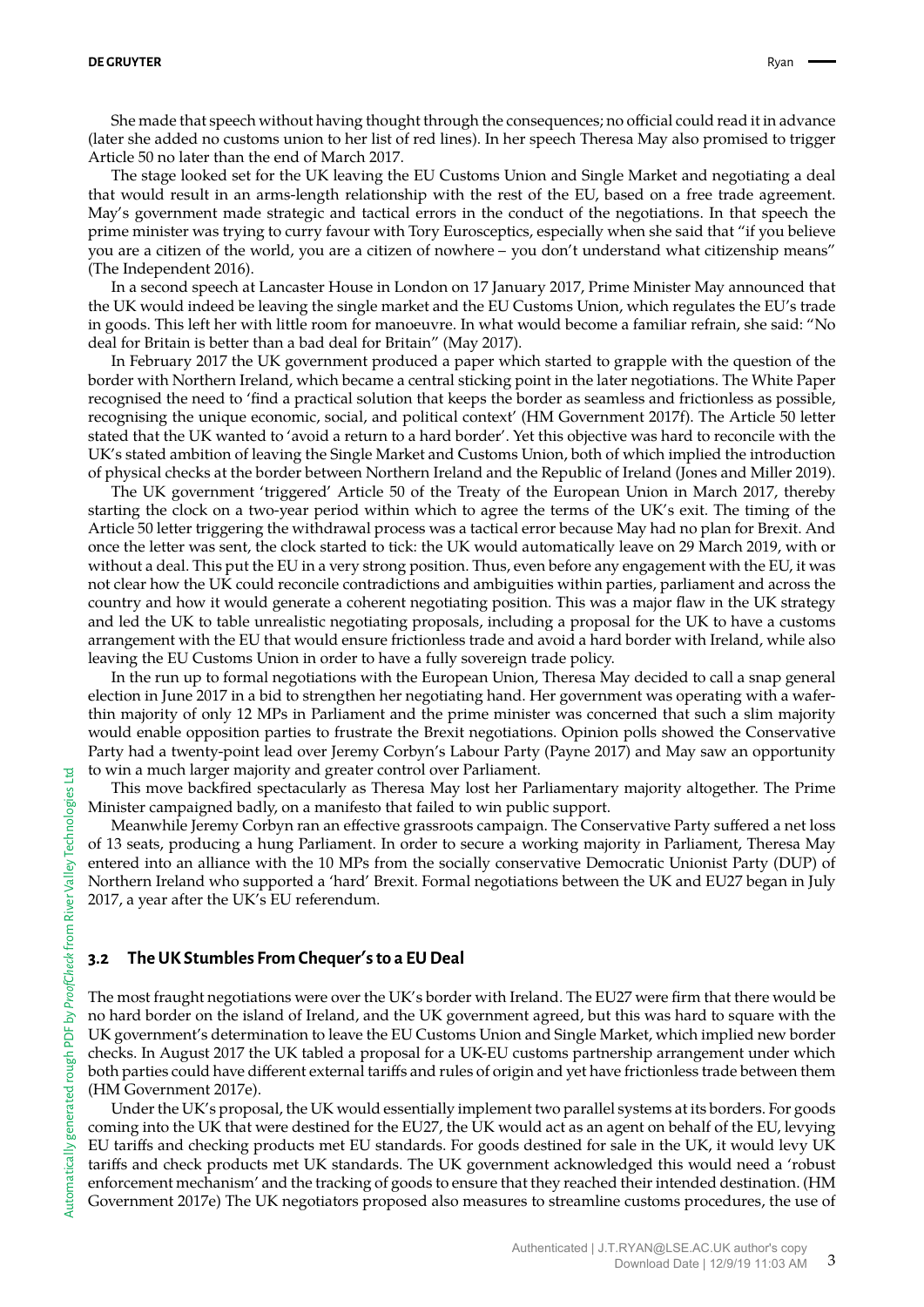technology to enable any checks to be carried out virtually and continued regulatory alignment in agricultural products (HM Government 2017e).

Unsurprisingly, the UK's complex proposals were met with scepticism by the EU27 and few were persuaded that they were viable. Unable to agree on a detailed solution on the UK-Ireland border, the UK and EU27 agreed on a set of overarching principles. These focused on upholding the Good Friday Agreement; avoiding a hard border, including any physical infrastructure; and preserving the integrity of the UK's internal market, by ensuring that there would be no customs border between Northern Ireland and the rest of the UK.

Finally, in July 2018, only nine months before the UK was due to leave the EU, Theresa May held a Cabinet meeting at Chequers to forge an agreement about the UK's negotiating position on future UK-EU relations. After fraught discussions, the UK Cabinet published a White Paper, which finally set out the UK government's position in detail (HM Government 2018c).

The UK wanted future relations to be based on a free trade area for goods with the phased introduction of a Facilitated Customs Arrangement and a 'common rulebook' with the EU for goods. The Facilitated Customs Arrangement was based on the rejected August 2017 proposal. With regards to common rules, the UK proposed a binding treaty commitment to continued harmonisation with EU rules on agri-food (but not services); continued participation in EU regulatory institutions; a common rulebook on state aid; cooperation on competition measures, and a provision in areas including labour and environment. However, the UK was adamant that freedom of movement would end.

May gathered her warring cabinet at Chequers in a bid to set out a compromise negotiating position that had a chance of finding favour with the EU. But a perceived move towards a softer Brexit provoked an immediate backlash from the right of the party, prompting the resignations of Brexit Secretary David Davis and Foreign Secretary Boris Johnson from the cabinet and a fresh wave of plotting from members of the Eurosceptic European Research Group (ERG) determined to "chuck Chequers". This group were a right wing of Conservatives who wanted a Hard Brexit.

David Davis stated that 'the current trend of policy and tactics' was making it look 'less and less likely' that the UK would leave the Customs Union and the Single Market (BBC News 2018e). His resignation and that by Johnson was followed by eight other ministers and senior officials. Outside of Cabinet, the White Paper was criticised by MPs within the Conservative Party, particularly members of the ERG for ceding too much sovereignty, as well as by opposition parties. The UK Labour Party argued that it did not resolve the problems of the Northern Ireland border and that the Facilitated Customs Arrangement would be a 'bureaucratic nightmare, unworkable, and costly for businesses and reliant on 'technology that does not currently exist' (Starmer 2018).

Although the UK's position was unpopular at home, it nonetheless formed the basis of UK proposals to the EU27. Theresa May sought to use an informal meeting of the EU27 leaders in Salzburg in September 2018 to pitch the UK's proposals to her counterparts, but she proved to be a poor diplomat. The Prime Minister insisted that the UK proposals, as set out in the White Paper, were the only viable option and appeared to be trying to impose them on the EU, a move that only served to antagonise EU leaders.

Eventually, after a series of missed deadlines, the UK and EU reached agreement on 14 November 2018 on a 585-page Withdrawal Agreement and an accompanying 26-page Political Declaration (European Council 2018). Several areas of the Withdrawal Agreement remained largely unchanged from the March 2018 draft agreement, including on citizens' rights. The Agreement included a review clause, providing for the extension of the transition period if agreement on future relations had not been reached by the end of the 21-month transition period. It also provided for the use of independent arbitration to resolve disputes during the transition period, although matters of EU law would be referred to the ECJ.

Crucially, the Withdrawal Agreement included a lengthy Protocol on Northern Ireland, which came to be known as the 'backstop', designed to prevent the return of a hard border in the island of Ireland. This was ensured through a hybrid of two mechanisms. It had UK-wide elements, providing for the creation of a single customs territory between the EU and UK in the event that the UK and EU fail to reach an agreement on future relations by the end of the transition period. It also had elements that only pertained to Northern Ireland, committing the region to continued harmonisation of a series of EU technical rules and regulations, while the rest of the UK could diverge from them (European Council 2018).

Reflecting continuing disagreement on the nature of future UK-EU relations, the Political Declaration was not the substantive and detailed document that the UK and EU negotiators had promised. While expressing a high level of ambition about the nature and scope of the future relationship, the document only set out a series of options for the UK's trade with the EU and established a framework for ongoing conversations across a range of areas.

E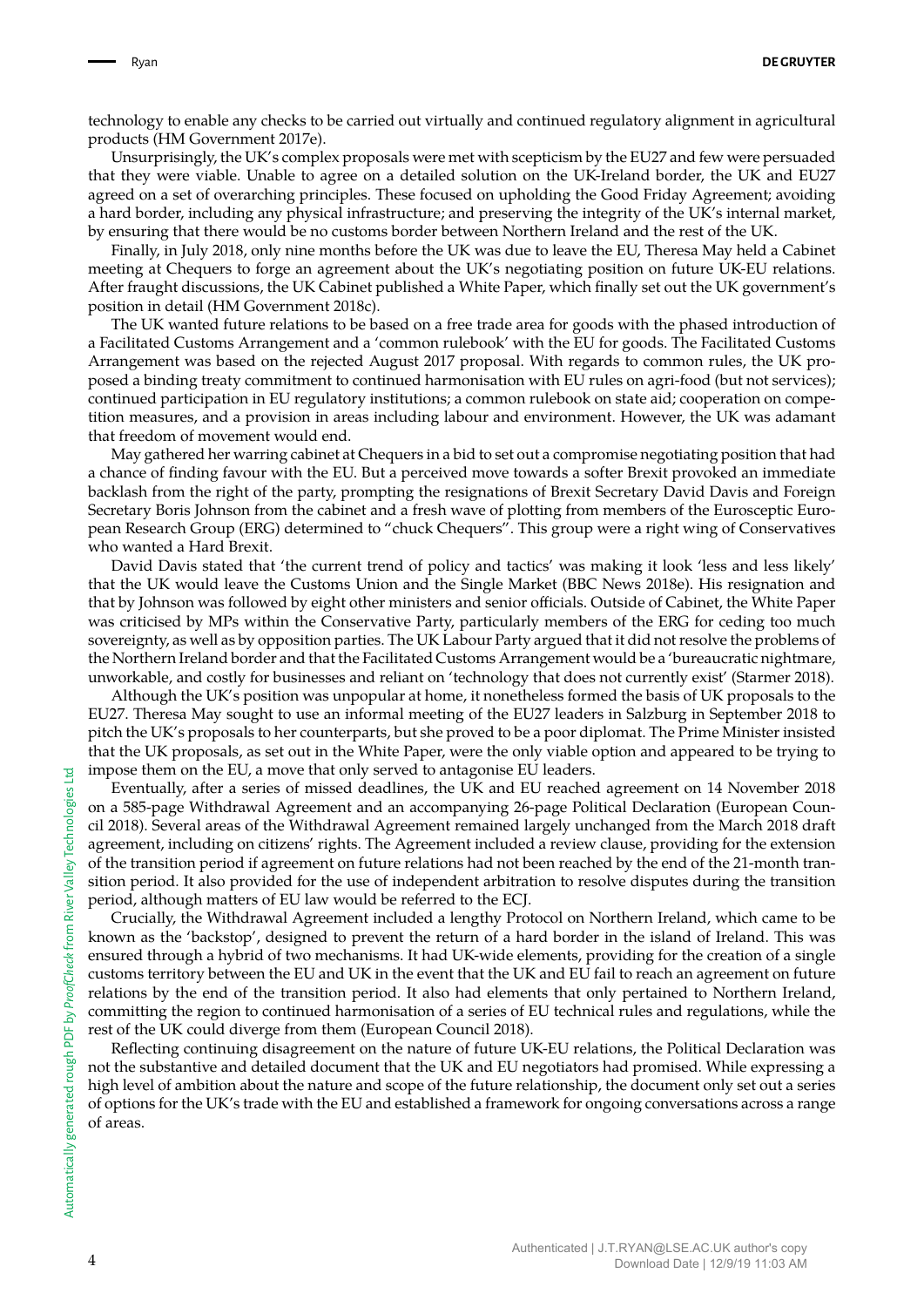#### **3.3 The Unloved and Unwanted Deal is Rebuffed by the UK Parliament**

Within the UK, Theresa May needed to win over a majority in Parliament. The role of the UK Parliament in the Brexit ratification process had been strengthened by an amendment to the EU Withdrawal Act that had passed in 2017 and required any Brexit deal to be enacted by statute rather than implemented by government order. This ensured that the UK Parliament would be given a final 'meaningful' vote on the Withdrawal Agreement.

It rapidly became clear that the Withdrawal Agreement and Political Declaration did not have the backing of most MPs in the UK Parliament. Given the delicate parliamentary arithmetic, Theresa May needed virtually all Conservative and DUP MPs to vote in favour of the deal. Yet Eurosceptic Conservative MPs strongly opposed the wording of the Northern Ireland backstop arguing that it could permanently 'trap' the UK into a customs union with the EU. The backstop also crossed a red line for the DUP as it implied regulatory checks between Northern Ireland and the rest of the UK. At the other end of the political spectrum, pro-European Conservatives disliked the Withdrawal Agreement as it failed to ensure frictionless trade with the EU27. Meanwhile the Labour Party and smaller opposition parties were united in their opposition to the Agreement.

Considering the strong parliamentary opposition, Theresa May withdrew the 'meaningful vote' on the Withdrawal Agreement on 10 December 2018, one day before it was scheduled. She announced that the vote would be held in January 2019 and she would, meanwhile, seek further assurances from the EU about the Northern Ireland backstop (Sparrow 2018c). Her strategy focused exclusively on winning over members of the European Research Group.

However, rebellious Tory MPs triggered a No Confidence vote in May's Tory party leadership. Surviving the confidence vote by 200-117 on 12 December 2018 was enough to stave off Theresa May's immediate resignation. However, it left her too weak to take back control of her party. Subsequently, Prime Minister May confirmed to television cameras the pledge that she would not lead the party into the next general election (Sparrow 2018b).

Back in Brussels, EU leaders were resolute in their determination not to re-open negotiations, but they did issue formal statements aimed at reassuring UK MPs. The statement from EU leaders fell short of the legal commitment Theresa May had hoped for and failed to reassure Eurosceptic MPs. The meaningful vote on the Withdrawal Agreement took place in 15 January 2019 and the government suffered the largest defeat of any government in modern parliamentary history, losing by 230 votes This prompted the Labour party to table a motion of No Confidence, which the government narrowly won on 16 January 2019 by 325 to 306 (Stewart, Elgot, and Walker 2019).

The Brexit negotiations precipitated a political and constitutional crisis in the UK. Following tough negotiations with the 27 other EU member states, the UK finally agreed a Withdrawal Agreement only to have it resoundingly defeated in the UK Parliament. The government suffered the largest defeats in modern parliamentary history, and, in another historic first, MPs found the government to be in contempt of Parliament. To the deep frustration of the 27 EU members states with whom the UK was negotiating, Theresa May went back to Brussels yet again to try and seek changes to an agreement that had been finalised. With only a few days to go before the UK was due to leave the EU, no deal was in place, and the UK government had no plan for resolving the crisis, determined instead to keep bringing its deeply unpopular deal back to Parliament, a move the Speaker of Parliament ruled out as breaking parliamentary convention. (Elgot 2019).

Following the government's defeat, Theresa May promised to change approach and be 'more flexible, open and inclusive' in engaging with Parliament. For the first time she looked to win over Labour MPs, promising to 'embed the strongest possible protections on workers' rights and the environment'. In early February Theresa May held her first proper discussions with opposition parties.

While the EU27 may have been amenable to many of the Labour Party's proposals, accepting them would alienate the Eurosceptic MPs and risk splitting the Conservative Party, a move that Theresa May was still not prepared to make. Instead the prime minister adopted a strategy of 'running the clock down' hoping that, as the March 29 deadline for leaving the EU approached and the risk of leaving without a deal increased, more MPs would support the Withdrawal Agreement.

Following more talks in Brussels in early March, Theresa May secured a package of interpretations and clarifications on the Withdrawal Agreement and Political Declaration, but once again, these changes did not go far enough to win a majority in Parliament, and the UK government lost a second meaningful vote on 12 March 2019 by 149 votes (Sparrow 2019a).

The EU27 agreed to extend the Article 50 deadline but rejected the UK's proposed extension date. Following intense internal negotiations and reported tensions between German chancellor Angela Merkel and President Emmanuel Macron of France, the EU leaders offered an extension until 22 May 2019, provided that the Withdrawal Agreement "is approved by the House of Commons next week". In the event that the Withdrawal Agreement was not approved, the European Council offered a shorter extension until 12 April 2019 stating that it "expects the United Kingdom to indicate a way forward before this date for consideration by the European Council". The 12 April date was chosen as it was the last point at which the UK, by law, must state if it was to participate in elections for the European Parliament, scheduled for May 2019 (European Council 2019b).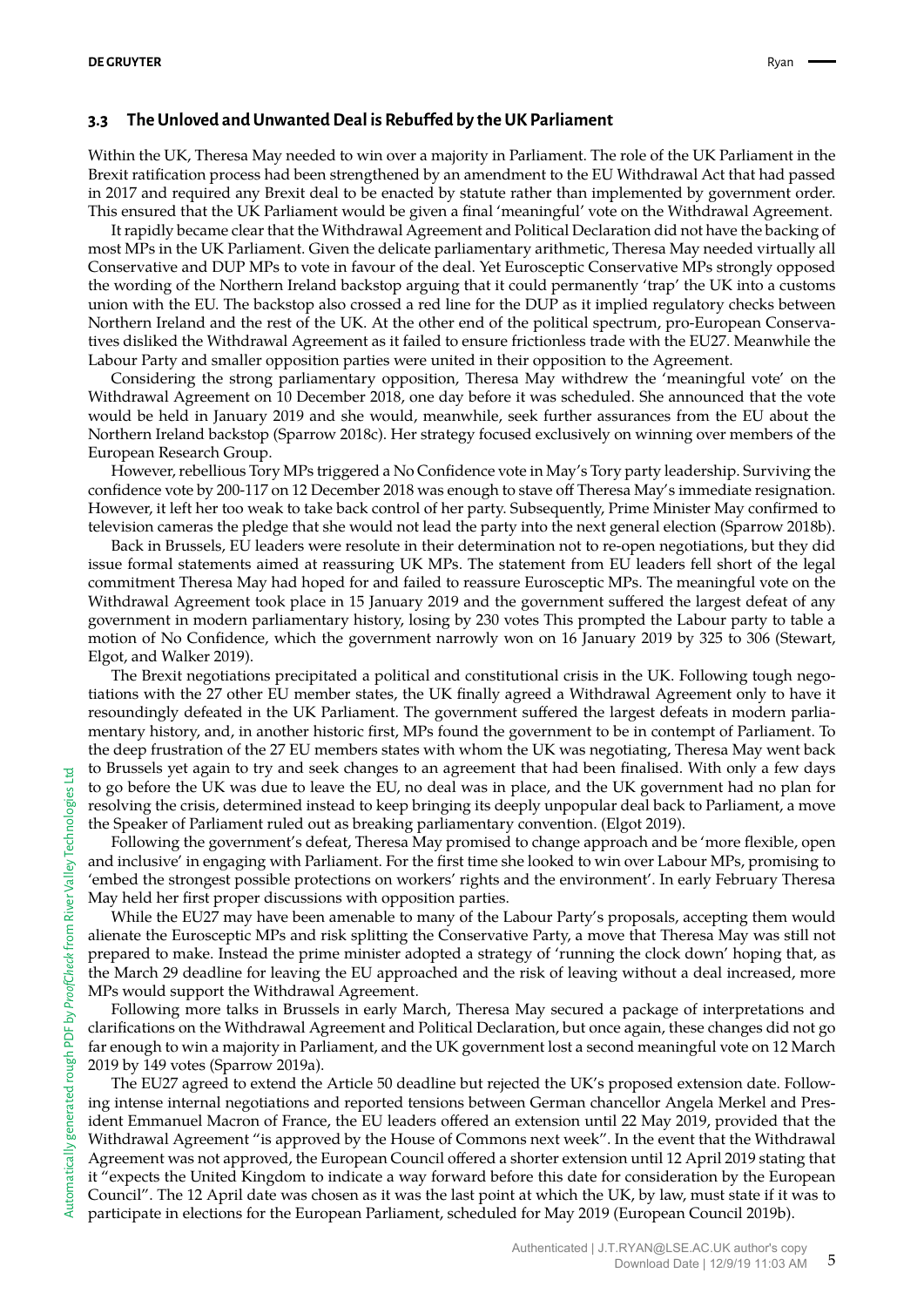Having secured a brief respite, backbench MPs held a series of 'indicative votes' on different Brexit scenarios to try and break the parliamentary deadlock. But, despite two rounds of voting, there was no majority for any of the options tabled. Meanwhile Theresa May, still determined to get the Withdrawal Agreement passed rather than change her negotiating strategy, found a way to navigate parliamentary procedure and hold a third meaningful vote on 29 March 2019 by tabling the Withdrawal Agreement on its own (without the Political Declaration). But the government was defeated once again (Hughes and Parker 2019).

With neither the UK government nor backbench MPs able to find a way forward, Theresa May placed the UK's fate in the hands of EU leaders, writing once again to Donald Tusk asking for the Article 50 deadline to be extended to 30 June 2019 (Stewart and Boffey 2019).

With the UK government failing to show leadership, backbench MPs tried to exert control over the Brexit process. A parliamentary motion to reject a No Deal scenario, which the government opposed, passed by a slim majority. Then, in a surprise turn of events, Theresa May was blocked from bringing the Withdrawal Agreement and Political Declaration back to the UK Parliament by the Speaker, on the basis of a 400-year old guide to parliamentary procedure. These events prompted Theresa May to write to Donald Tusk, President of the European Council on 20 March 2019, to ask for an extension to Article 50 until 30 June 2019 (BBC News 2019d).

#### **3.4 Article 50 Extension to 31 October 2019**

EU leaders held an emergency summit on 10 April 2019 to consider their response, with Theresa May appearing in front of them to formally present the UK's request. After an intense debate they offered the UK an extension until 31 October 2019, providing the UK with six months to try and find a way through its fraught domestic politics.

At the special European Council summit on 10 April 2019, the UK and EU27 leaders agreed to extend the Article 50 process until 31 October 2019, with a possibility to terminate the extension once the Withdrawal Agreement is ratified. The Council conclusions explain, "If the Withdrawal Agreement is ratified by both parties before this [31 October], the withdrawal will take place on the first day of the following month." They also state that the Withdrawal Agreement will not be renegotiated and that the "extension cannot be allowed to undermine the regular functioning of the Union and its institutions," adding that the UK committed "to act in a constructive and responsible manner throughout the extension in accordance with the duty of sincere cooperation." If the UK does not hold European Parliament elections, it will leave the EU on 1 June. There will also a review of the situation at the Council meeting in June (European Council 2019a).

The full conditions for the extension agreement until 31 October were as follows:

- The flexible extension of the Article 50 period can only last until 31<sup>st</sup> October 2019, although if the Withdrawal Agreement is ratified by the UK and EU before then, Brexit Day becomes the first day of the following month.
- The extension cannot be allowed to undermine "the regular functioning of the Union and its institutions" so if the UK has not ratified the Withdrawal Agreement by 22<sup>nd</sup> May, it must hold European Parliament elections on 23rd May.
- The Withdrawal Agreement cannot be re-opened and "any unilateral commitment, statement or other act should be compatible with the letter and the spirit of the Withdrawal Agreement and must not hamper its implementation".
- If the position of the UK were "to evolve", then the European Council "is prepared to reconsider the Political Declaration on the future relationship".
- During the extension, the UK remains an EU Member State with full rights and obligations and has a right to revoke its Article 50 notification at any time.
- The principle of sincere cooperation will continue to apply to the UK and during the extension the UK will "refrain from any measure which could jeopardise the attainment of the Union's objectives, in particular when participating in the decision-making processes of the Union".
- The European Council will review progress at its meeting in June 2019 (European Council 2019a).

#### **3.5 A failure of Political Leadership**

The UK government's Brexit negotiating strategy was surprisingly weak given its strong civil service and cadre of experienced diplomats. The Brexit negotiations illustrate the vital role that political leadership plays in international negotiations. Although the UK civil service was woefully unprepared at the outset of the Brexit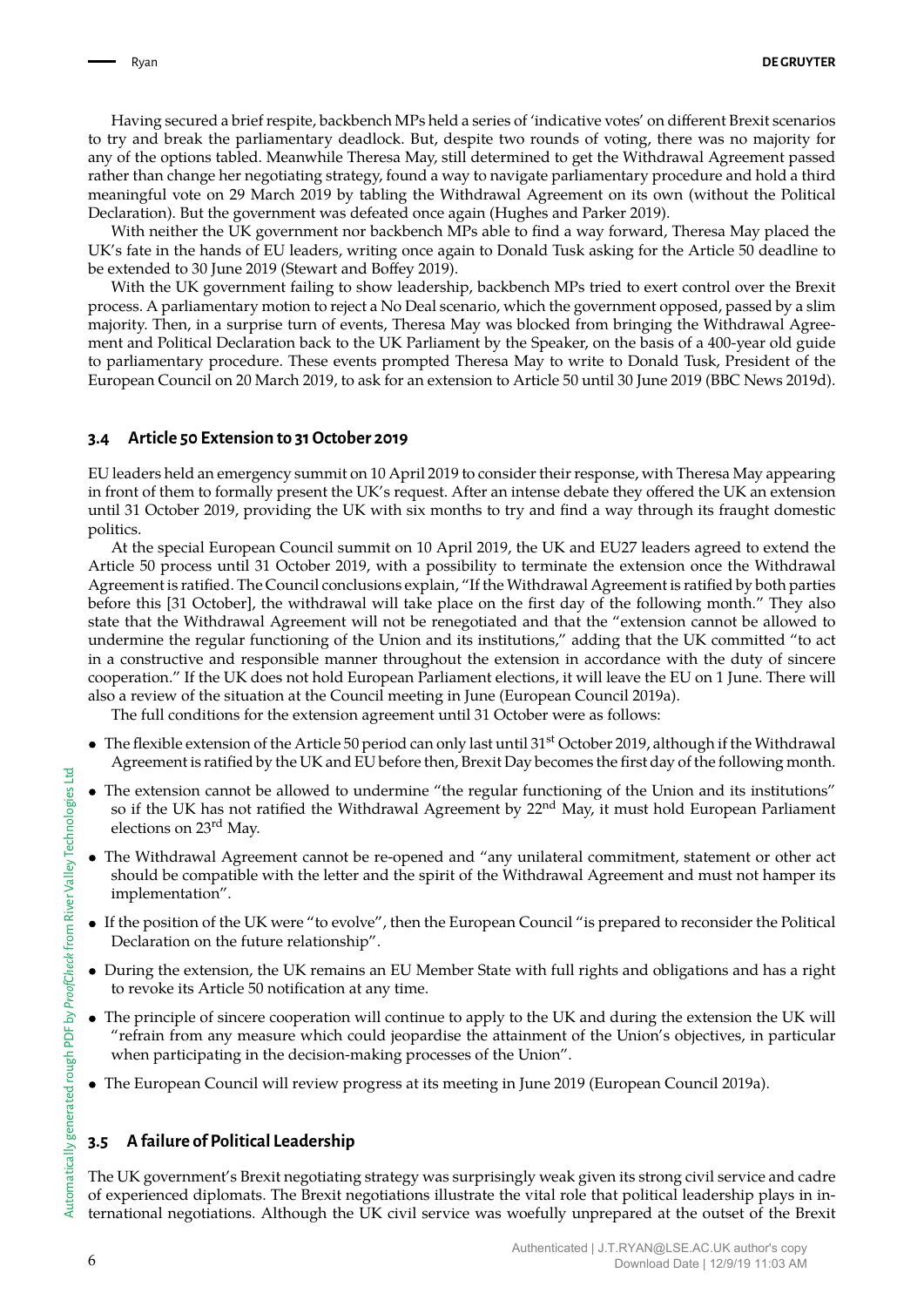negotiations, it upskilled fast, redeploying experienced civil servants from other areas. Responsibility for the UK's weak performance lies with its political leaders, particularly Prime Minister May's failure to negotiate within her own Cabinet and to forge political alliances. It was this failure of political leadership that led the UK government to pursue an incredibly important and complex set of negotiations without having confronted the inevitable trade-offs and without having attained real clarity about its negotiating objectives.

Prime Minister May never developed a proper strategy for Brexit, and the texts that the two sides discussed were EU texts. The UK failed to produce its own proposals, which allowed the EU to set the agenda. When May finally came up with a blueprint for the future relationship, in June 2018 – the so-called Chequers plan (Department for Exiting the European Union 12 July 2018) and its associated white paper far too late to make much impact on the EU.

The UK local elections took place on 3 May 2019 were the Conservatives lost over 1000 councillors and control of several councils which weakened Prime Minister May position. Labour suffered some losses, while the Liberal Democrats were up by 705 and the Greens increased their tally by 194 councillors. Independents also fared well, gaining 660 council seats. On 7 May 2019, Cabinet Office Minister David Lidington confirmed that the UK would take part in European Parliament elections on 23 May 2019.

At a meeting of the Conservative backbenchers 1922 Committee on 16 May 2019, Theresa May agreed to set a timetable for her departure as Prime Minister. On 23 May 2019 the UK voted in the European Parliament elections. The results were another humiliating defeat for Theresa May, while the newly founded Brexit Party won 29 seats, leaving UKIP without any seats for the first time since 1999. The Liberal Democrats won 16 seats, the most they have won since 1979, the first direct elections to the European Parliament. The Greens won seven seats, also a record number for that party. Labour won 10 seats and the Conservatives won four – their lowest number of seats since 1979. The crushing historic defeat meant that support for the Conservative Party dropped to 8.8 percentage, down from 23.3 percentage in 2014, while Nigel Farage's newly formed Brexit Party took 30.4 percentage of votes.

Theresa May's early red lines, designed to please the Brexit wing of her party, boxed her in negotiations with the EU. At the same time, she did not find the vision and words to sell her deal with the EU to the UK Parliament. Her rigidity, extreme reserve and lack of persuasive qualities and woeful electoral record were striking in someone who made it to the top job in UK politics.

### **4 No Deal Brexit becomes a Clear and Present Danger**

#### **4.1 The Possible Economic Consequences of Johnson**'**s No Deal Brexit Strategy**

Prominent Brexit advocate Professor Patrick Minford, who chairs Economists for Free Trade advocated securing a trade deal with the US is an essential part of the strategy to get some sense out of Brussels as far as a trade deal is concerned: "What a US trade deal would do would be to open up our markets to US goods, both food and manufactures, in return for UK tariff-free access to US goods markets and easier access into US services markets, where we already operate fairly freely in practice. From the EU viewpoint it is the former that matters: US barrier-free supply of food and manufactures into the UK market would mean that UK prices would fall sharply in response to the more or less infinite (relative to the UK market) availability of supplies from efficient and large US suppliers at best world prices… What then happens to EU attitudes? Already no doubt 'softened up' by worries about losing the £39 billion promised in the Withdrawal Agreement, these attitudes are now transformed by the new economics of failing to do a trade deal, that's what" (Minford 2019).

The Irish Government is also certain to look to allies in the US congress for support. Concerns there over the impact of a hard border on the Good Friday Agreement are rising. Congressman Richard Neal, chair of the House Ways and Means Committee, which has authority over trade deals, has said "any negotiation of a bilateral trade agreement with the UK […] needs a firm commitment on no hard border" (Lynch 2019). This was reiterated by Nancy Pelosi, the Speaker of the US House of Representatives, on a recent visit to the UK when she declared at the London School of Economics that "if there's any harm to the Good Friday accords – no trade treaty" (RTE News 2019).

International Trade Secretary Liam Fox told the BBC's Andrew Marr Show, "If you don't get the Withdrawal Agreement through Parliament, there is no implementation period during which we can do anything at all," adding, "If we leave the European Union without a deal the EU will apply tariffs to the UK because you can only have exemptions … if you already have a trade agreement to go to." Fox also said that in a No Deal scenario, the UK could not refer to Article XXIV of the General Agreement on Tariffs and Trade (GATT) in order to have a tariff-free transition period, and negotiate a free trade agreement with the EU during this period (BBC News 2019c).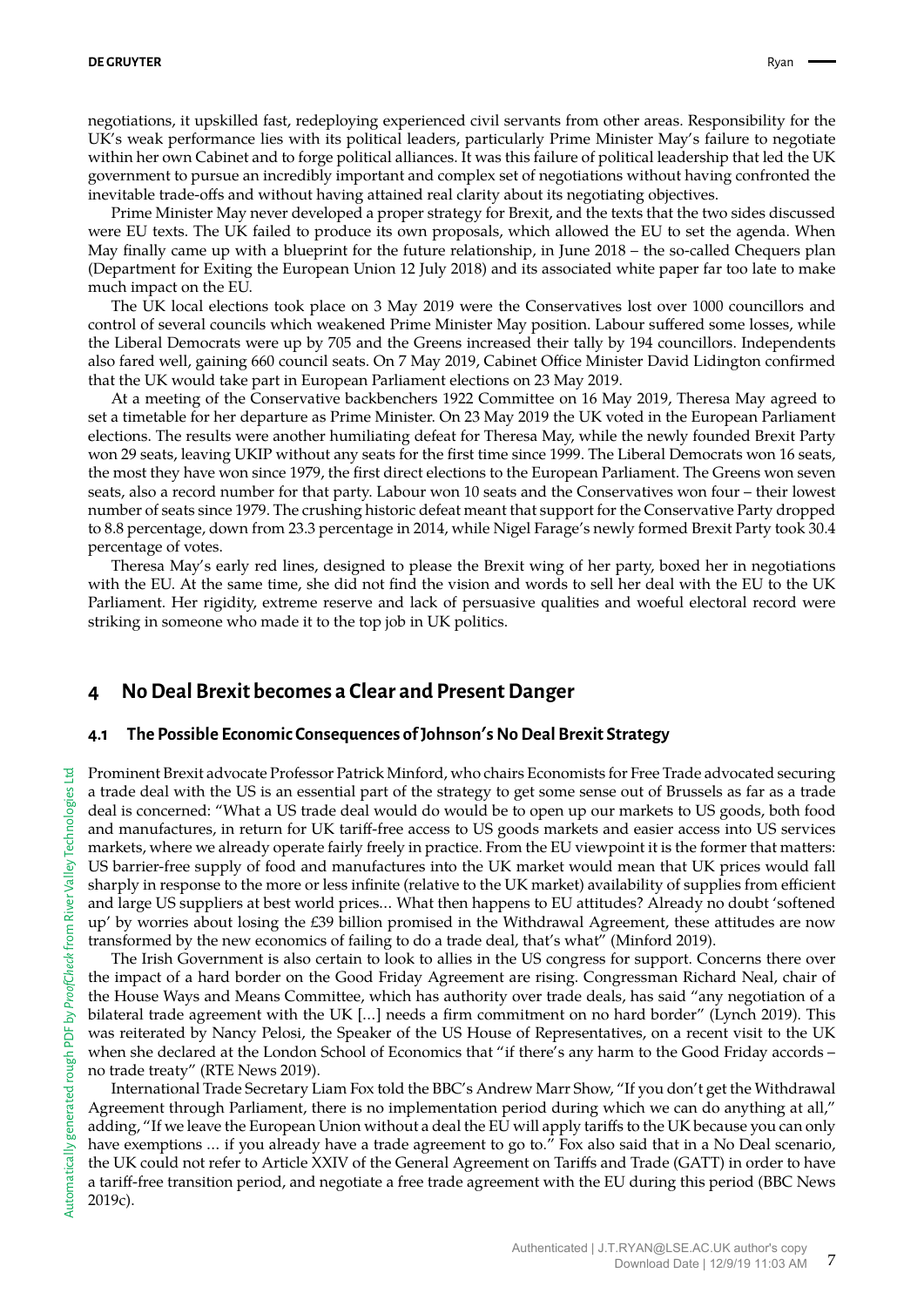Meanwhile, the *Financial Times* reported that Attorney General Geoffrey Cox warned in guidance to civil service officials that it would be a "breach of WTO law" if the UK did not apply tariffs to EU imports and applied them to the rest of the world in a No Deal Brexit scenario (Pickard 2019). Boris Johnson may well conclude that his best course of action is simply to await the end of the extension negotiated by his predecessor and hope that the impact of leaving the EU without an agreement is less catastrophic in the short term than has been predicted.

The political fallout associated with the economic hit of No Deal – or any form of harder Brexit – should not be underestimated (Bank of England 2019). There is a range of different ways to forecast the cost of hard Brexit scenarios. We know that higher barriers to trade, investment and migration will damage UK productivity growth; or that British consumers will be forced to buy more expensive imports or lower quality British alternatives, hitting living standards. It will probably be a mix of the two, but that mix is hard to quantify. What is more, the Brexit referendum in 2016 coincided with robust global growth. With signs of a slowing global – and European – economy, the costs of Brexit would be more acute. The immediate damage would be enormous, if only because of the uncertainty and the lack of preparation, both among governments and companies both in Britain and the EU (Partington 2019).

The Bank of England's Decision Maker Panel is a large and representative survey of firms that provides one way to explore the uncertainties associated with Brexit. The Decision Maker Panel responses suggest that the uncertainties around Brexit have been primarily about the impact on businesses over the longer term rather than shorter term and that there has been substantial uncertainty about the timing of any transition arrangements and whether Brexit will take place in a smooth way. Overall, substantial uncertainties remain (Bloom et al. 2019).

There will also be an economic impact on the EU27, with member states trading most intensively with the UK – Ireland in particular – most affected. The answer from external analysts, such as the IMF, is unambiguous: No Deal will damage the British economy and is a risk for the global economy (IMF 2019). Even if similar analyses by the likes of the Bank of England are summarily dismissed on the grounds of pro-EU bias, the same conclusion has been drawn by all but a tiny minority of commentators (Simons 2019).

Much the same is true of the public finances. The Office for Budget Responsibility (OBR), in its 2019 Fiscal Risks Report, (Office for Budget Responsibility July 2019) used the IMF scenario as a basis for estimating the fiscal consequences of No Deal. As the OBR puts it, the scenario "is not necessarily the most likely outcome and it is relatively benign compared to some", but it would nevertheless add £30 billion a year to public debt from the 2020–2021 fiscal year onwards. By fiscal year 2023–2024, public debt will have increased by 12 percentage points of GDP, undoing the effects of the last decade of austerity and pushing debt well above the level reached in the aftermath of the financial crisis. The OBR states that a more disorderly Brexit "could hit the public finances much harder". The fall in tax revenue is forecast to significantly outweigh any benefit from no longer paying the UK's subscription fee as a member of the EU (Office for Budget Responsibility July 2019).

The Confederation of British Industry (CBI) has warned the government that neither the UK nor the EU is ready for a No Deal Brexit on 31 October. "While the UK's preparations to date are welcome, the unprecedented nature of Brexit means some aspects cannot be mitigated," said the CBI. The advice is based on a study of existing plans laid out by the UK government, the European Commission, member states and firms. 'And although businesses have already spent billions on contingency planning for no deal, they remain hampered by unclear advice, timelines, cost and complexity," the CBI said. "Larger companies, particularly those in regulated areas such as financial services, have well-thought-through contingency plans in place, though smaller firms are less well prepared." (Confederation of British Industry 2019) Looking at the EU, the study slammed the EU's claim that it is much better prepared for the fallout of a No Deal this autumn. The CBI urged Brussels to agree 'temporary standstills' on regulations and controls to avoid chaos (Confederation of British Industry 2019).

In comparison, the Federation of Small Businesses (FSB) said the lack of preparedness among its members was "frightening", while the British Chambers of Commerce (BCC) said industry's questions about how to prepare had "gone unanswered". The Institute of Directors (IoD) said guidance from government had been partial and was yet to be properly road tested.

A paper published by the Center for Economic Studies (CES) at the ifo Institute in Munich shows that the Brexit referendum has led to a substantial increase in the number of foreign direct investment transactions undertaken by UK firms in EU27 countries. The increase is entirely concentrated in the services sector, with no discernible effect for manufacturing (Breinlich et al. 2019).

The National Institute of Economic and Social Research (NIESR) estimate that the negative shock on impact, without accounting for any policy response, may be in the region of some 2–3 percentage of GDP, around one third of the size of the financial shock that triggered the financial crisis. But policymakers have room to inject monetary and fiscal stimulus to stabilise output. NIESR said that there was evidence to suggest that inward FDI has stalled somewhat as well and the UK might also expect some fall in net exports (NIESR August 2019).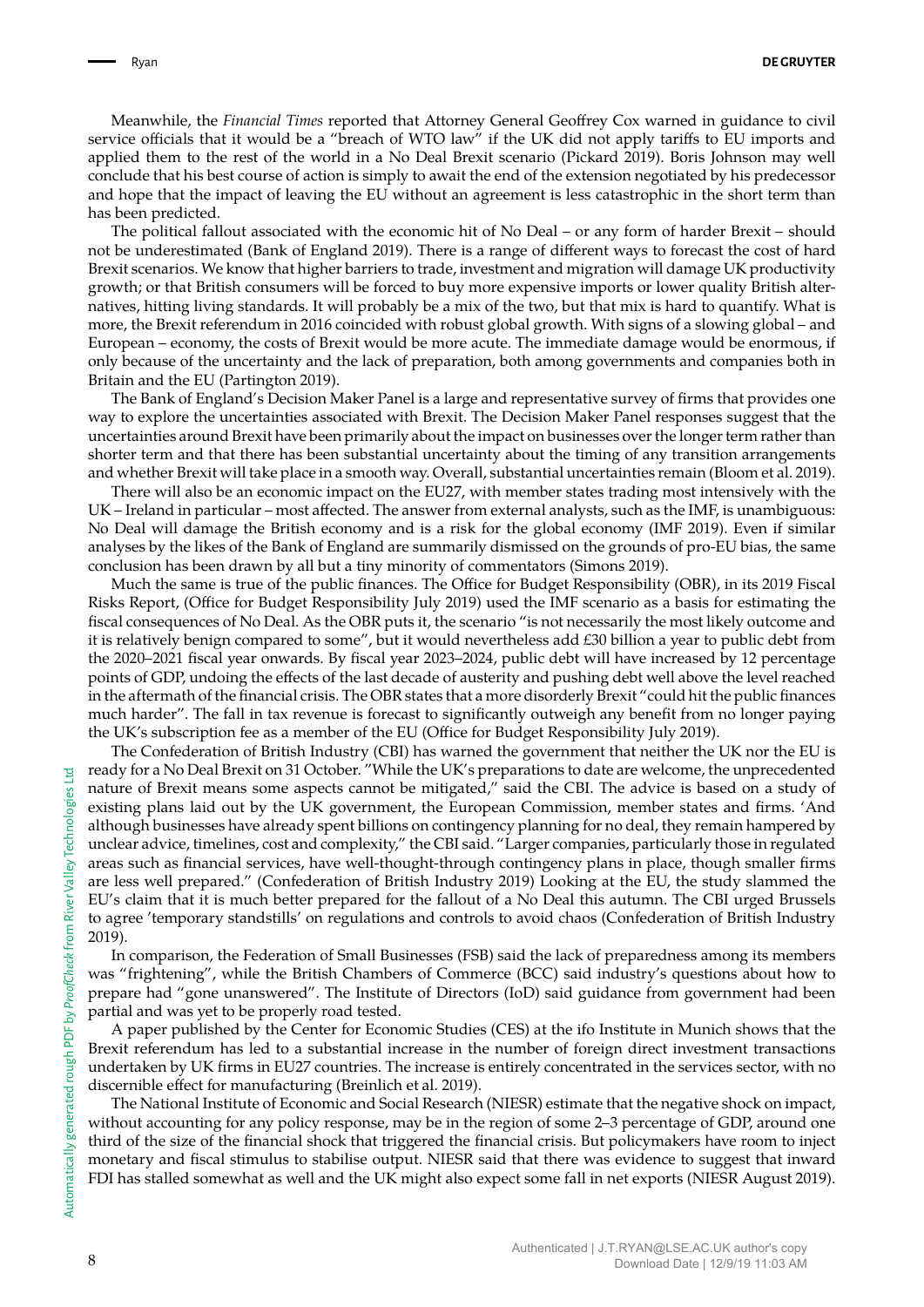While leading to a somewhat smoother adjustment, expansionary monetary and fiscal policy measures would not come without a longer-term cost. As a result of looser borrowing conditions, the risk of asset price inflation rises and levels of private and public debt would increase further from currently elevated levels. At the end of this response, we are then likely to have an economy that is more vulnerable to financial shocks and may reduce the space available to monetary and fiscal policy to react to shocks unrelated to the question of EU exit (NIESR August 2019).

An Institute of Government blog post contains an important caveat – it is near impossible unless the Speaker of the House is willing to bend convention. And of course, Bercow regards his role as to frustrate the executive and to facilitate the will of the elected House and will find some method to allow MPs to express their will (Thimont Jack 2019).

Institute of Fiscal Studies (IFS) says public borrowing will more than double in 2020 whatever the Brexit result. It also said the national debt – the sum total of all borrowing accumulated by the British state – would hit almost 90 percentage of GDP if Britain crashed out of the EU without a deal, its highest level since the mid-1960s. In a warning that a new wave of austerity could be introduced in the future to limit further debt increases, Paul Johnson, the director of the IFS, said: "You could well be on an upward spiral of debt and deficit – and in a world in which we have to go through another period of austerity to undo it" (Emmerson 2019).

UK in a Changing Europe projected a reduction in UK GDP per capita after ten years of between 2.3 percentage and 7 percentage under Johnson's plan. The gap will be defined by whether we try to make up the loss by bringing in lots of immigrants and find a way to improve productivity. The best case scenario is a £16 billion hit to public finances per year. It's £49 billion hit in the worst case. This will not be made up for by securing new free trade deals overseas. These agreements are tiny and inconsequential next to the European project. The government's own analysis suggests that even at peak British negotiating success they would amount to an increase in GDP after 15 years of somewhere between 0.1 percentage and 0.2 percentage (The UK in a Changing Europe 2019).

People's lives will be damaged. They will be poorer. They will be £2,250 a year worse off by 2034. The nation's finances will be hurt. There will, in the end, be more austerity. And this will be done just as the world is most uncertain, amid a bitter trade war between China and the US, when the WTO is being brought to its knees by Donald Trump. Based on the reduction in trade alone, under May's deal income per capita would have been 1.7 percentage lower than under membership. The equivalent figure for the Johnson deal is 2.5 percentage, while that for a World Trade Organization Brexit (no trade deal at all) is 3.3 percentage (The UK in a Changing Europe 2019).

There has been substantial debate around the impact of the UK leaving the EU without a deal, especially as the perceived probability of a 'no deal' scenario has climbed in recent months. The public debate has focused heavily on the size of the overall hit to GDP but has largely ignored important questions around the nature of the economic shock and what the appropriate macroeconomic response would be. A reduction in overall demand; temporary disruption to the supply side of the economy; and a permanent reduction in supply capacity.

#### **4.2 The Backstop Complicates the Brexit Negotiations**

In its handling of Brexit, the UK government has showed a large degree of ineptitude. It failed to plan for Brexit before the referendum and it has never quite caught up. Now, over three years after the decision was taken to leave the EU, Conservative party divisions continued to split the cabinet and sabotage attempts to clarify goals and strategy (Ryan 2016).

In June 2017 May compounded these difficulties by calling an election that lost the Conservatives' parliamentary majority and made her party become dependent on the Democratic Unionist Party (DUP) to form a government. The DUP, a fiercely pro-union party that had opposed the 1998 Good Friday Agreement that brought peace to the island of Ireland, used its new leverage in Parliament to block any differentiated status for Northern Ireland after Brexit lest it weaken the union. Bowing to the DUP's demands, Prime Minister May tried to appease her coalition partners by widening the alignment to encompass the UK as a whole, not just Northern Ireland. This in turn infuriated the other Brexiteers.

After first suggesting the UK would agree to some alignment between Northern Ireland and the Irish Republic, and subsequently suggesting regulatory alignment more broadly between the UK and the EU, it was clear that Theresa May would fail to provide a solution to the Irish border issue (HM Government 2017d). For this reason, the European Commission unveiled its own, "the backstop," which would guarantee that the border remain open no matter what happened in the future. The backstop would ensure Northern Ireland remain integrated within the EU's customs union and single market for goods, supplemented by an EU-UK customs union, until it was rendered unnecessary either by the future relationship itself, or other means (Cox et al. 2019). In layman's terms, it is an insurance policy enabling the UK and EU to fulfil their shared commitment to respect the Northern Ireland peace agreement by keeping the border as open after Brexit as it is now (Murphy 2018).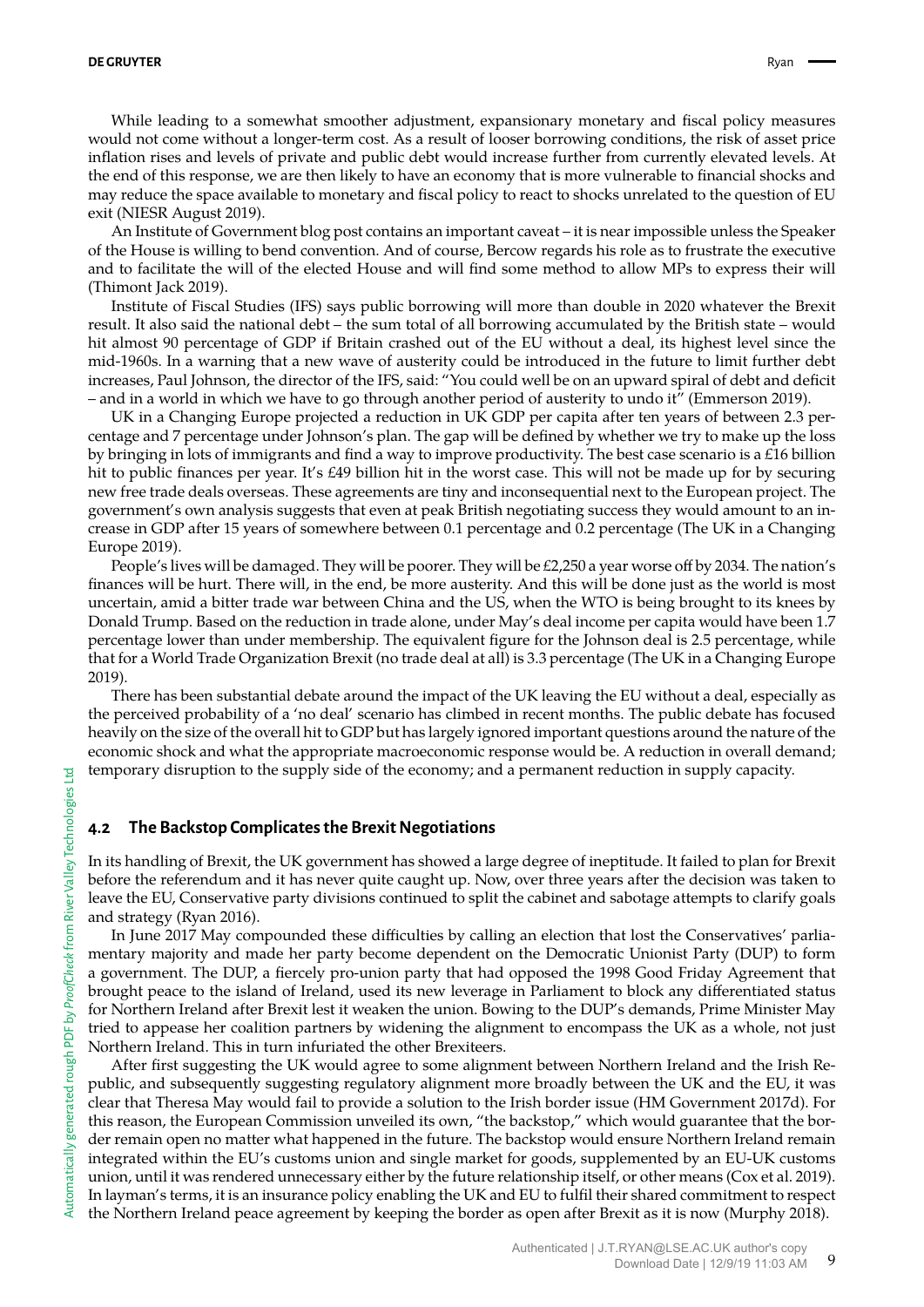The insertion of the Irish backstop into the Withdrawal Agreement would cause May's deal to be rejected in the UK Parliament in January 2019. It was the largest government defeat ever and it raised the prospect of the UK crashing out without a deal and plummeting Northern Irish politics further into crisis (Murphy 2018).

As many of the objections to the Withdrawal Treaty continue to relate to the backstop, there has been much discussion about alternative approaches to safeguarding an open border. After May's disastrous defeat, the UK and the EU committed to a programme of work to examine technological solutions, rather than political solutions, designed to avoid customs checks at the border. In support of this critical mission, the UK Government has since established an advisory group to take this work forward (HM Government 2019b). An Alternative Arrangements Commission has also been established by the Prosperity UK think tank to address the same issues. In both cases the focus has been on trusted trader schemes and other methods of maintaining controls while avoiding the need for border posts and searches of vehicles. Determined though the UK may be to come up with a concrete answer, neither the EU nor the Irish government – who have been unable to produce a workable technological solution of their own and who have noted that no country in the world uses such technology were are far from optimistic (Carroll and O'Carroll 2019).

Another alternative that has been suggested is that a time limit could be applied to the duration of the backstop. This would assuage the fears of Brexiteers that an indefinite backstop could keep Northern Ireland, or even the whole of the United Kingdom, locked in the EU in perpetuity. But the problem is that such an arrangement would negate the backstop as a viable policy. It is intended as an insurance policy if no other arrangements can be agreed – for as long as they are not agreed – so a time limit would render it worthless.

In Britain's continued mishandling of the Irish border and the backstop, a large degree of misunderstanding has been evidenced. Indeed, the lack of knowledge and understanding of Ireland goes to the highest levels of the British government (Cox et al. 2019). Karen Bradley, former Secretary of State for Northern Ireland for Theresa May, showed her ignorance of Irish politics by confessing that, "[…] when I started this job, I didn't understand some of the deep-seated and deep-rooted issues that there are in Northern Ireland." Bradley only discovered while Northern Ireland secretary that Northern Irish nationalists "don't vote for unionist parties and vice versa". In other words, until very recently, she had been incurious about one of the central issues of nineteenth- and twentieth-century British history (Carroll 2018).

In similarly out-of-touch remarks, the cabinet minister Priti Patel has suggested using the threat of food shortages – that is, bringing back an Irish famine – as leverage to change Ireland's position. The shameful proposal won no allies in Dublin, or anywhere else for that matter. Bringing similar embarrassment to Britain, Boris Johnson is said to have asked why Irish Prime Minister Leo Varadkar, who is of Irish Indian heritage, is not "called Murphy like the rest of them" (O'Reilly 2019).

The UK now accounts for just 13.4 percentage of Irish goods exports, down from 55 percentage in 1973. Ireland has made itself an attractive hub for multinationals, who now employ one in eight private sector workers and account for 90 percentage of goods exports. The UK share of Irish services exports has also declined to 16 percentage from 22 percentage a decade ago, with the bulk of those in sectors such as finance, insurance and information technology.

As part of its Brexit contingency plans, Ireland is also opening up new ferry routes to continental ports as alternative routes for Irish exports that rely on the so-called UK land-bridge, a transport route that connects Irish importers and exporters to international markets via the UK road and ports network. Under any Brexit scenario, Ireland's economy looks certain to become more European. By backing a no-deal Brexit, the DUP has enhanced the likelihood of a border poll in the foreseeable future and has put the question of Irish unification firmly back on the agenda (Leahy 2019). Brexit in any form has endangered the Good Friday Agreement, and given new life to identity politics in Northern Ireland. Until this is resolved, there was also scant chance of reviving power sharing at the Northern Ireland Assembly.

The Good Friday Agreement effectively ended a conflict that cost more than 3,500 lives. Historic enemies agreed to share power and respect each other's identities and beliefs. The genius of the agreement was compromise: everybody lost something, so everybody won something. Brexit has evolved into the exact opposite of that spirit. It is instead politics as a zero-sum game: a victory for me means a defeat for you. This approach is damaging enough for Britain, but it is disastrous for Northern Ireland (McDonald 2019).

The Irish Prime Minister (Taoiseach), Leo Varadkar, has stated repeatedly that the UK would face "enormous difficulties" in a no-deal Brexit, adding "the UK and Ireland would have responsibilities to honour the Good Friday Agreement and the peace process." In such a scenario, he said that both Governments would have to honour their commitment to no hard border in Ireland, adding "We would have to agree on full alignment on customs and regulations, so after a period of chaos we would perhaps end up where we are now, with a very similar deal" (Connelly 2019).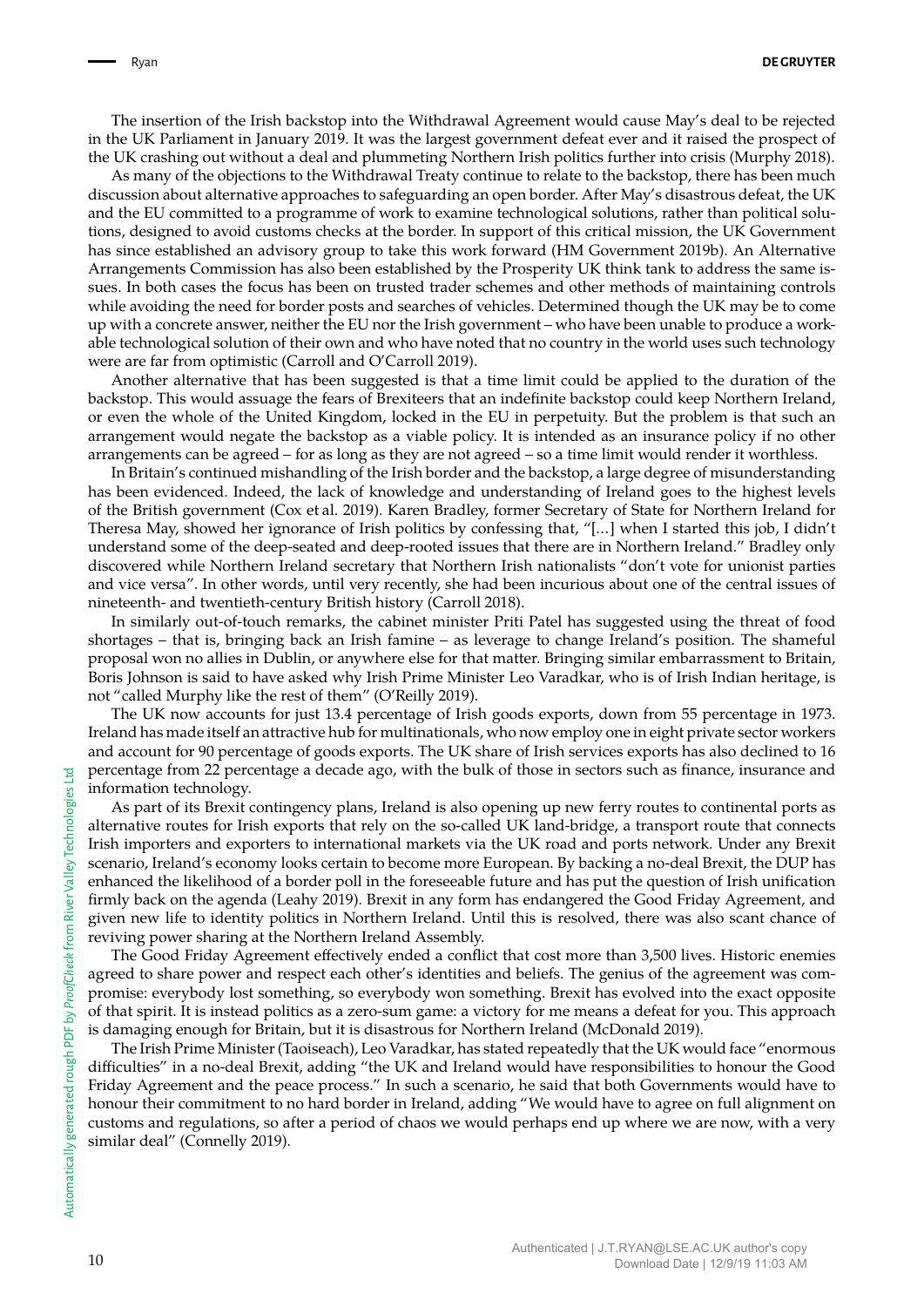#### **4.3 Boris Johnson**'**s Brexit Gamble**

Boris Johnson became Prime Minister on 24 July 2019. US President Donald Trump told a crowd in Washington: 'Boris is good. They call him Britain Trump "(Smith 2019). In contrast, German English-language service Deutsche Welle published an article with the title 'Boris Johnson's clowning glory '(Mudge 2019). Seen as Donald Trump's boastful mini-me by many with no electoral mandate from the British people for No Deal and with a record of ineffectiveness, ineptitude and intellectual laziness – Boris Johnson has nevertheless just been elected by the Tory party membership to become the Conservative party's leader and then by default the UK's prime minister (Mctague 2019a).

In what can only be described as Brexit Britain's Trumpian moment, Johnson showed his political opportunism by adopting the Brexit Party's key policy of No Deal Brexit as the way to stem the rise of arch-Brexiteer Nigel Farage and to prevent the terminal decline of the Conservative party. Johnson's lack of a viable plan for government besides a No Deal Brexit raised the prospect of a repeat of his tenure as Mayor of London in which he achieved little in eight years and in which he wasted money with little in the way of tangible benefits for Londoners.

The political fallout associated with the economic hit of a Johnson-induced No Deal Brexit should not be underestimated. We know that higher barriers to trade, investment and migration will damage UK productivity growth; and that British consumers will be forced to buy more expensive imports or lower quality British alternatives, hitting living standards. It will be a mix of the two, but that mix is hard to quantify. What is more, the Brexit referendum in 2016 coincided with robust global growth. With signs of a slowing global – and European – economy, the costs of Brexit would be more acute now. The immediate damage would be enormous, if only because of the uncertainty and the lack of preparation, both among governments and companies both in Britain and the EU.

Clearly MPs damaged Johnson's hopes of forcing a No Deal Brexit through Parliament on 18 July 2019 when they voted by a large margin to prevent a future Johnson government from suspending Parliament to prevent it from voting against No Deal. But that does not mean Parliament can legislate to stop No Deal without the government's consent. There were some 47 Conservative MPs who defied the whip: 17, including the former digital minister Margot James, voted for the plan, while another 30 abstained, most notably Cabinet ministers at the time of the vote Philip Hammond, David Gauke, Rory Stewart and Greg Clark.

Johnson would be the third Tory PM in a row to get his fingers burnt trying to gain control over Eurosceptics by going to the polls. Johnson has moved the Conservative party to becoming a right-wing party with its moderate MPs disappearing through defections and resignations. The election on 12 December 2019 may show if this process affects moderate conservative voters (Parker and Barker 2019).

There were known to be several Conservative MPs who have had deep reservations about serving under a prime minister who is prepared to leave the EU without a Brexit deal on 31 October 2019. If that cannot be achieved, then the UK would face a general election. But in order to prevent a No Deal Brexit, there would need to be a new prime minister in place who is prepared to go to the EU to ask for a further extension before the 31 October 2019 deadline is reached.

Johnson wanted to ensure there is no hard-Irish border, even in a No Deal scenario, through so-called alternative arrangements – technological approaches by which customs and regulations checks would take place automatically, or away from the land border between the Republic of Ireland and Northern Ireland. The consensus among experts in the UK and the EU is that such technology is several years away from being useable, and there is not the slightest chance of a system being in place for 31 October 2019.

Chancellor Philip Hammond, International Development Secretary Rory Stewart, Justice Secretary David Gauke and de facto deputy Prime Minister David Lidington all handed in their resignation after Theresa May's final Prime Minister's Questions and before May formally handed in her resignation to the Queen. A total of 17 ministers from Theresa May's Government, including Penny Mordaunt, Liam Fox and Jeremy Hunt, were either sacked, resigned or retired. That is a purge of unprecedented scale. Dominic Cummings, the former head of the Vote Leave campaign, was appointed Senior Adviser to Boris Johnson. This is a now a radical right-wing Vote Leave Brexit government. Even before he stepped foot through the door of No.10, Johnson knew that others could drive the narrative of his premiership.

After the by-election in Brecon on 1 August 2019 which was won by the Liberal Democrats (Parker 2019), Boris Johnson has a technical working majority of one. Following the decision by Prime Minister Johnson on 28 August 2019 to prorogue Parliament, Westminster on 3 September 2019 voted to seize control of the parliamentary agenda (BBC News 2019b) and with an emergency motion it tabled for discussion a piece of legislation designed to take off the table the risk of a hard Brexit and impose on the PM the duty to seek with the EU a further extension under Article 50 TEU in case a deal had not been found (HM Government 2019a). The bill, which was drafted by Labour MP Hillary Benn, the Chairman of the Brexit Select Committee, was approved at record speed on 4 September 2019, by a majority of 328 to 301 – with the crucial vote of moderate Tory MPs –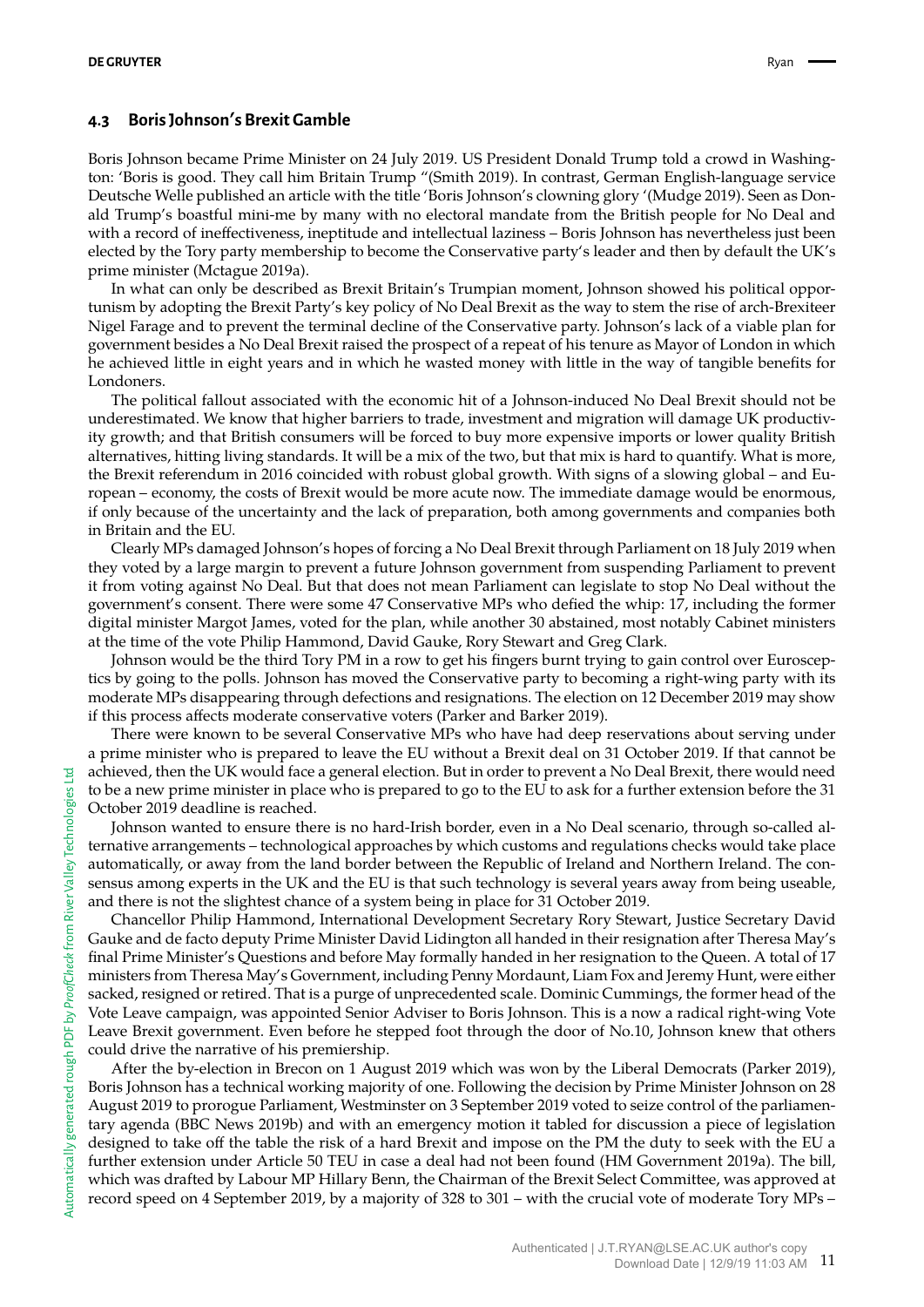and specifically requires the UK Government to seek an extension until at least 31 January 2020, thus further proroguing the UK membership in the EU, to buy extra time to arrange an orderly exit and avert a no-deal.

After a summer of brinkmanship and bad-tempered exchanges between Brussels and London, Boris Johnson struck a deal with the EU on 17 October (Rankin and Mason 2019). On 22 October the second reading of the Withdrawal Agreement bill was passed 329 to 299. The parliament voted against the three-day timetable for scrutiny by 322 to 308. (BBC News 2019a). On 28 October the EU27 agreed that it will accept the U.K.'s request for a flexible extension until 31 January 2020. The UK was due to leave the EU on 31 October 2019, but Boris Johnson was required to request an extension after Parliament failed to agree a Brexit deal. The prime minister had repeatedly said the UK would leave on 31 October deadline with or without a deal, but the law – known as the Benn Act – required him to accept the EU's extension offer. So, Boris Johnson's "do or die" pledge to leave by 31 October is no more – it is dead. This means that no-deal Brexit being taken off the table, at least until 31 January 2020 (Deutsche Welle 2019). There will be a General Election on the 12 December 2019 to resolve the Brexit conundrum.

# **5 Outlook**

The political fallout associated with the economic hit of No Deal – or any form of harder Brexit – should not be underestimated. There is a range of different ways to forecast the cost of hard Brexit scenarios. We know that higher barriers to trade, investment and migration will damage UK productivity growth; or that British consumers will be forced to buy more expensive imports or lower quality British alternatives, hitting living standards. It will probably be a mix of the two, but that mix is hard to quantify. What is more, the Brexit referendum in 2016 coincided with robust global growth. With signs of a slowing global – and European – economy, the costs of Brexit would be more acute. The immediate damage would be enormous, if only because of the uncertainty and the lack of preparation, both among governments and companies both in Britain and the EU.

The phenomenon of British exceptionalism towards the EU is set to take a new dramatic turn, while the UK's chaotic political divisions will not disappear any time soon. With the right-wing populist Boris Johnson taking the country's premiership, Britain's Trumpian moment has arrived. Boris Johnson has raised the prospect of a No Deal Brexit which may not only be a sore awakening for Boris Johnson and his government, but also for the United Kingdom.

The political fallout associated with the economic hit of no deal – or any form of harder Brexit – should not be underestimated with vast political and economic ramifications.

The Brexit process has revealed the weakness of Westminster's insular politics seemingly incapable of running a modern economy and society. Westminster's politics are becoming more not less dysfunctional. Whether a general election could provide a way out of this mess, hangs in the balance.

# **References**

Bank of England. 2019. "Financial Stability Report." *Financial Policy Committee*(45).

- BBC News. 2019a. "Brexit Bill 'in limbo' as MPs Reject Timetable." 22 October.
- BBC News. 2019b. Brexit: Boris Johnson Defeated as MPs Take Control, 4 September.
- BBC News. 2019c. "Liam Fox Criticises Boris Johnson's Brexit Plan." 23 June.
- BBC News. 2019d. "In Full: Theresa May's Brexit Delay Request to EU's Donald Tusk." 20 March.
- BBC News. 2018e. "Brexit: David Davis' Resignation Letter and May's Reply in Full." 9 July.
- BBC News. 2018f. "In Full: Theresa May's Speech on Future UK-EU Relations." 2 March.
- Bloom, Nicholas, Philip Bunn, Scarlet Chen, Paul Mizen, Pawel Smietanka, Greg Thwaites, and Garry Young. 2019. "Brexit and Uncertainty: Insights From the Decision Maker Panel." Working Paper No. 780, Bank of England Staff.
- Breinlich, Holger, Elsa Leromain, Dennis Novy, and Thomas Sampson. 2019. "Voting with Their Money: Brexit and Outward Investment by UK Firms." Working Paper No. 775, July, Munich, Germany: CESifo.
- Carroll, Rory. 2018. "Karen Bradley Admits Ignorance of Northern Ireland Politics." 7 September, Guardian.
- Carroll, Rory, and Lisa O'Carroll. 2019. "No Deal Brexit a Political and Economic Threat, Ireland Warns." The Guardian. 9 July.
- Clarke, Harold, Matthew Goodwin, and Paul Whiteley. 2017. *Brexit: Why Britain Voted to Leave the European Union*, Cambridge: Cambridge University Press.
- Confederation of British Industry. 2019 (July). "What Comes Next? The Business Analysis of No Deal Preparations." Brexit and EU Negotiations, CBI.

Connelly, Tony. 2019. "No Deal Brexit Could Cause Free Trade Issues for the UK- Varadkar." RTE News. 24 January.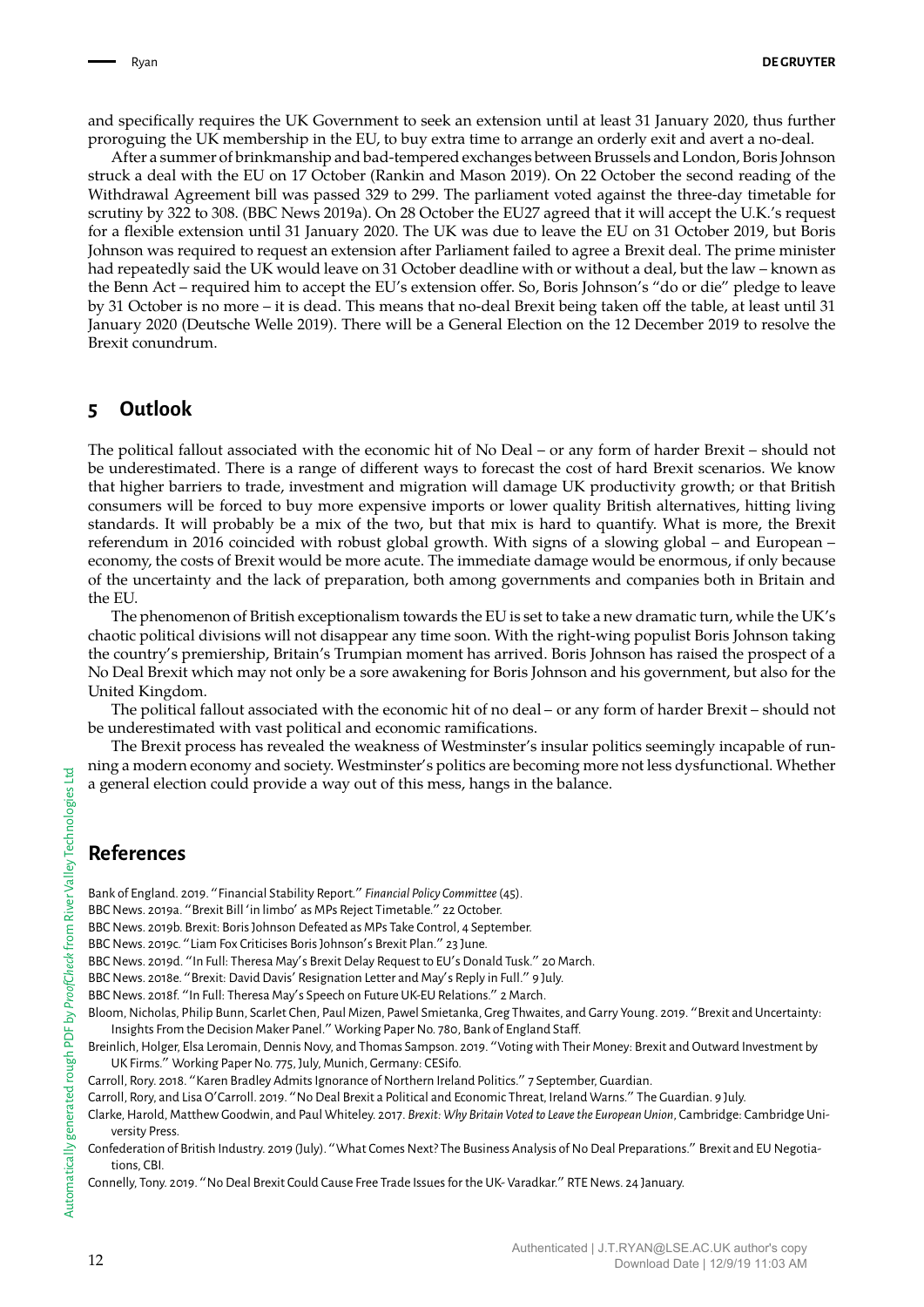Cox, Michael, Michael Burleigh, Adrian Guelke, and Paul Gillespie. 2019. *Ireland-UK Relations and Northern Ireland After Brexit*. 2nd ed. May, LSE IDEAS Strategic Update.

Department for Exiting the European Union. 2018. "The Future Relationship Between the United Kingdom and the European Union." 12 July. Doyle, Oran. 2019. "Northern Ireland Border Poll Must Avoid Pitfalls of Brexit Referendum." *LSE Brexit*. 1 July.

Elgot, Jessica. 2019. "Brexit: John Bercow Rules Out Third Meaningful Vote on Same Deal." *The Guardian*. 18 March.

Emmerson, Carl. 2019. "Christine Farquharson and Paul Johnson, Green Budget." 8 October.

European Commission. 2019. "State of Play of Preparations of Contingency Measures for the Withdrawal of the United Kingdom from the European Union." 12 June.

European Council. 2018. "Agreement on the Withdrawal of the United Kingdom of Great Britain and Northern Ireland from the European Union and the European Atomic Energy Community, as Endorsed by Leaders at a Special Meeting of the European Council." 25 November.

European Council. 2019a. "Special Meeting of the European Council (Art. 50) – Conclusions." 10 April.

European Council. 2019b. "European Council (Art. 50) Conclusions." 21 March.

Government of Ireland. 2019. "Preparing for the Withdrawal of the United Kingdom From the European Union." *Contingency Action Plan Update*, July.

HM Government. 2017a. "Northern Ireland and Ireland Position Paper." 16 August.

HM Government. 2017b. "Future Customs Arrangements." 15 August.

HM Government White Paper. 2017c. "The United Kingdom's Exit From, and New Partnership With, The European Union." 2 February.

HM Government White Paper. 2018. "The Future Relationship between the United Kingdom and the European Union." 12 July.

HM Government. 2019a. "European Union Withdrawal Act (No 2)." 9 September.

HM Government. 2019b. "Technical Advisory Group on Alternative Arrangements to the Backstop Established." 20 June.

Hopkins, Nick, and Rowena Mason. 2016. "What Theresa May Really Thinks About Brexit Shown in Leaked Recording." *The Guardian*, 26 October.

Hughes, Laura, and George Parker. 2019. "MPs Deliver Brexit Day Blow to Theresa May." *Financial Times*, 29 March.

IMF. 2019 (April ). "Growth Slowdown, Precarious Recovery." World Economic Outlook.

Jones, Emily, and Calum Miller. 2019. "The Brexit Impossibility Triangle." Project Syndicate. 12 April.

Leahy, Pat. 2019. "Irish Times Poll: Northern Ireland Voters Do Not Want DUP-Tory Brexit." *Irish Times*. 7 March.

Lynch, Suzanne. 2019. "Hard Border a Roadblock to US-UK Trade Deal, Congressman Says." *Irish Times*. 14 March.

May, Theresa. 2017. "The Government's Negotiating Objectives for Exiting the EU." *Lancaster House*, London. 17 January.

McDonald, Dearbhail. 2019. "Irish Peace is too Precious to be Squandered by the Brexit Ultras." *The Guardian*. 2 August.

Mctague, Tom. 2019a. "Boris Johnson Meets His Destiny." *The Atlantic*. 22 July.

Mctague, Tom. 2019b. "How the UK Lost the Brexit Battle." *Politico*. 2 April.

Minford, Patrick. 2019. "Why a US-UK Trade Deal Ought to Mean Us finally Getting Some Sense From Brussels." *Brexit Central*. 28 July. Mudge, Rob. 2019. "Boris Johnson's Clowning Glory." *Deutsche Welle*. 23 July.

Murphy, Mary C. 2018. *Europe and Northern Ireland*'*s Future: Negotiating Brexit*'*s Unique Case*. London: Agenda Publishing.

NIESR. 2019. "Monetary and Fiscal Options in the Event of a 'No-Deal' Brexit"will be Published in the National Institute Economic Review No. 249, August.

Office for Budget Responsibility. 2019. "Fiscal Risks Report." July.

O'Reilly, Seamus. 2019. "Leo Varadkar Looks Like an Adult Because the UK is Acting Like a Spoilt Toddler." *The Guardian*. 31 July.

Parker, George. 2019. "Lib Dems Seize Brecon Seat in setback for Boris Johnson." *Financial Times*. 2 August.

Parker, George. 2019. "Lib Dems Seize Brecon Seat in setback for Boris Johnson." Financial Times. 2 August.

Parker, George, and Alex Barker. 2019. "Boris Johnson, Brussels, and the Battle for Brexit." *Financial Times*. 26 July.

Partington, Richard. 2019. "Bank of England Warns No-Deal Brexit Could Trigger Economic Shock." *The Guardian*. 12 July.

Payne, Sebastian. 2017. "Theresa May and the Election That Got Away." *Financial Times*. 8 December.

Pickard, Jim. 2019. "Geoffrey Cox Disputes Boris Johnson's No Deal Tariff Claim." *Financial Times*. 23 June.

Rankin, Jennifer, and Rowena Mason. 2019. "Boris Johnson Gets His Deal and a Slap on the Back in Brussels." *The Guardian*. 17 October.

Rogers, Sir Ivan. 2017. "The Inside Story of How David Cameron Drove Britain to Brexit." *Oxford Prospect/Hertford lecture at Hertford College*. 24 November.

RTE News. 2019. "Pelosi Warns UK Over Any Weakening of Good Friday Agreement." 15 April.

Ryan, John. 2016. "A British Exit Would Harm the EU's Global Credibility – and it Could Rip Apart the Conservatives, too." *LSE Brexit*. 26 February.

Sheridan, Gavin. 2019. "How Britain's Dark History with Ireland Haunts Brexit." *New Statesman*. 18 February.

Shipman, Tim. 2016. "All Out War: The Full Story of How Brexit Sank Britain's Political Class." London: Harper Collins.

Simons, Ned. 2019. "No-Deal Brexit Would Be 'Instantaneous Shock' To UK Economy, Bank of England Warns." *Huffington Post*. 1 August.

Smith, David. 2019. "Trump Hails'Good Man' Boris Johnson and Says of UK: They Like Me Over There." *The Guardian*. 23 July.

Sparrow, Andrew. 2019a. "Chance of No-Deal Brexit Has'Significantly Increased', Says EU – as it Happened." *The Guardian*. 12 March.

Sparrow, Andrew. 2018b. "May Survives Confidence Vote With a Majority of 83 – as it Happened." *The Guardian*. 12 December.

Sparrow, Andrew. 2018c. "May Roundly Condemned by MPs After Delaying Brexit Vote to Seek Fresh Backstop Assurances – as it Happened." *The Guardian*. 10 December.

Starmer, Keir. 2018. "EU: Future Relationship White Paper." 12 July.

Stewart, Heather, and Daniel Boffey. 2019. "May Asks for Brexit Extension to 30 June as Tusk Offers up to a Year." 5 April.

Stewart, Heather, Jessica Elgot, and Peter Walker. 2019. "Theresa May Survives Vote, but Britain Remains in Brexit Deadlock." *The Guardian*. 17 **January.** 

The Independent. 2016. "Theresa May's Keynote Speech at Tory Conference in Full." 5 October.

The UK in a Changing Europe. 2019. "The Economic Impact of Boris Johnson's Brexit Proposals." 13 October.

먹